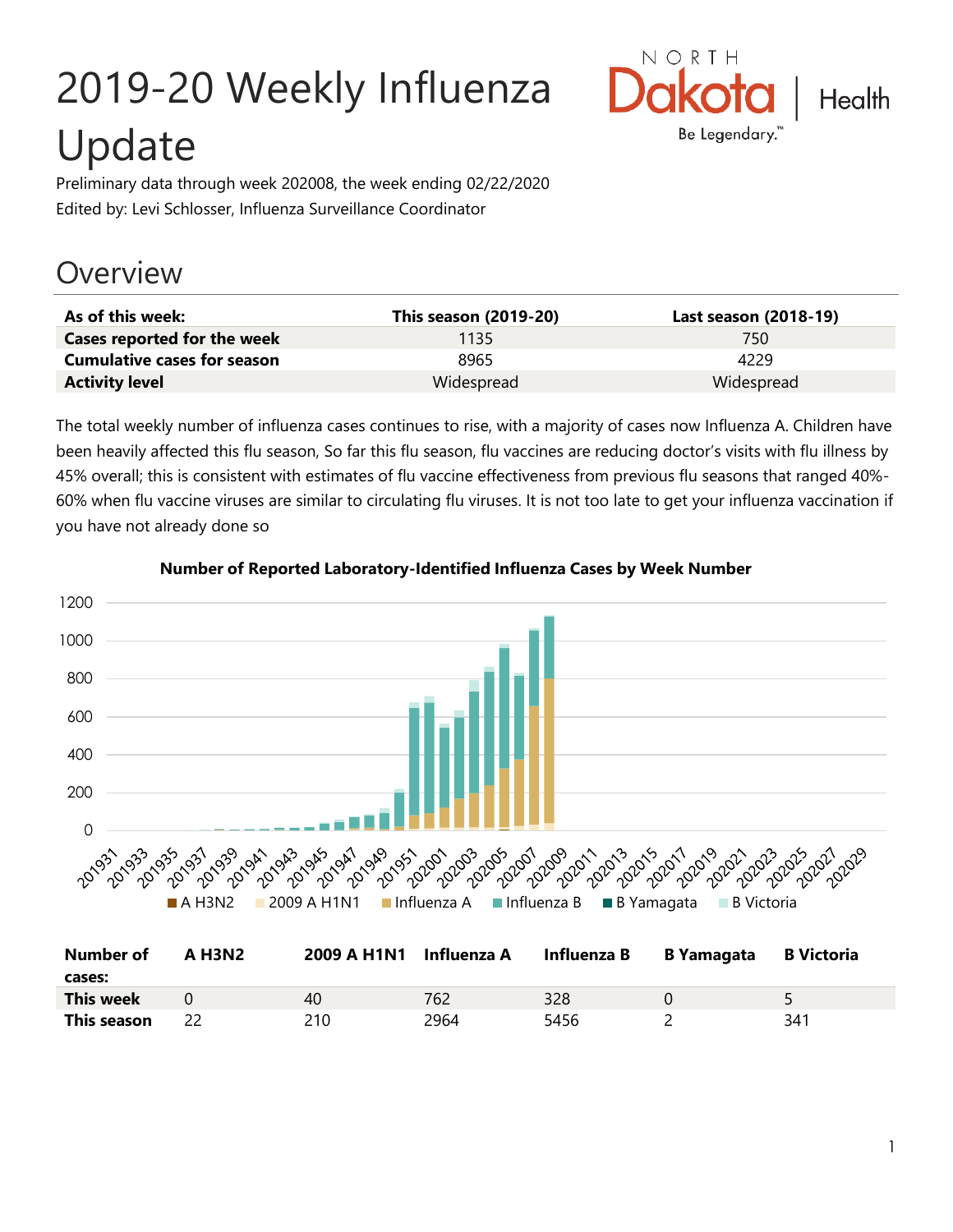Laboratory-confirmed influenza is a reportable disease in North Dakota. Influenza "cases" include people that have tested positive for influenza in a healthcare setting. It does not include people with influenza who did not seek healthcare, or who were diagnosed without a lab test, which is common. The true number of people with influenza in North Dakota is underrepresented, but case data allows us to see where and in what populations influenza is circulating. It also provides context regarding how the current season compares with previous seasons. Find more information about cases on [www.ndflu.com.](file://///nd.gov/doh/DOH-DATA/MSS/DC/PROGRAM/IMMUNE/Immunize/Influenza/Inf18-19/Surveillance/Weekly%20Summaries/www.ndflu.com)







<sup>©</sup> GeoNames, Navteq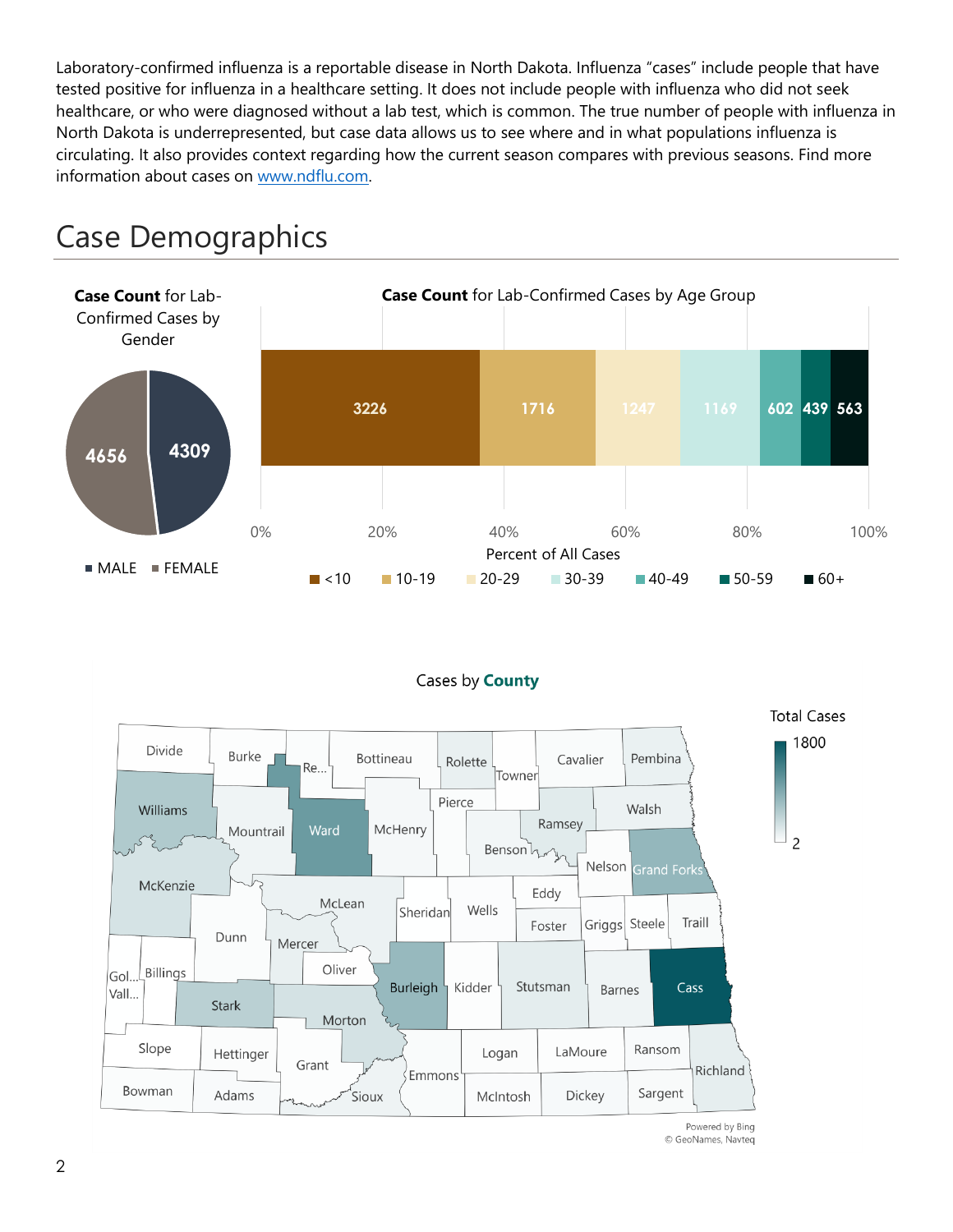# **Outbreaks**

During the influenza season, influenza outbreaks are common anywhere people gather, including schools, child care centers, and health care facilities. Outbreaks of influenza or influenza-like illness may be reported to the NDDoH. The following outbreaks have been reported this season:

| <b>Setting</b>                                        | <b>Number of outbreaks</b> | <b>Identified pathogens</b> |
|-------------------------------------------------------|----------------------------|-----------------------------|
| Long Term Care, Basic Care,<br><b>Assisted Living</b> | 16                         | Influenza A, B              |
| <b>Schools</b>                                        |                            | -                           |
| <b>Child Care Centers</b>                             | ₹                          | Influenza A, B              |

## Surveillance Programs

In addition to case reporting, the NDDoH uses a variety information sources to fully describe of what is happening during the influenza season.

#### Hospitalizations

This season, the NDDoH has introduced a new influenza hospitalization surveillance program. Select North Dakota hospitals report the number influenza-related hospitalizations weekly to the NDDoH. Because this surveillance methodology is new, hospitalization numbers this year may not be comparable to previous years.





#### Deaths

Data on pneumonia and influenza deaths is obtained from Vital Records and based on the cause of death listed on the death certificate.



**Total number of deaths for the season: Pneumonia** 237 **Influenza** 8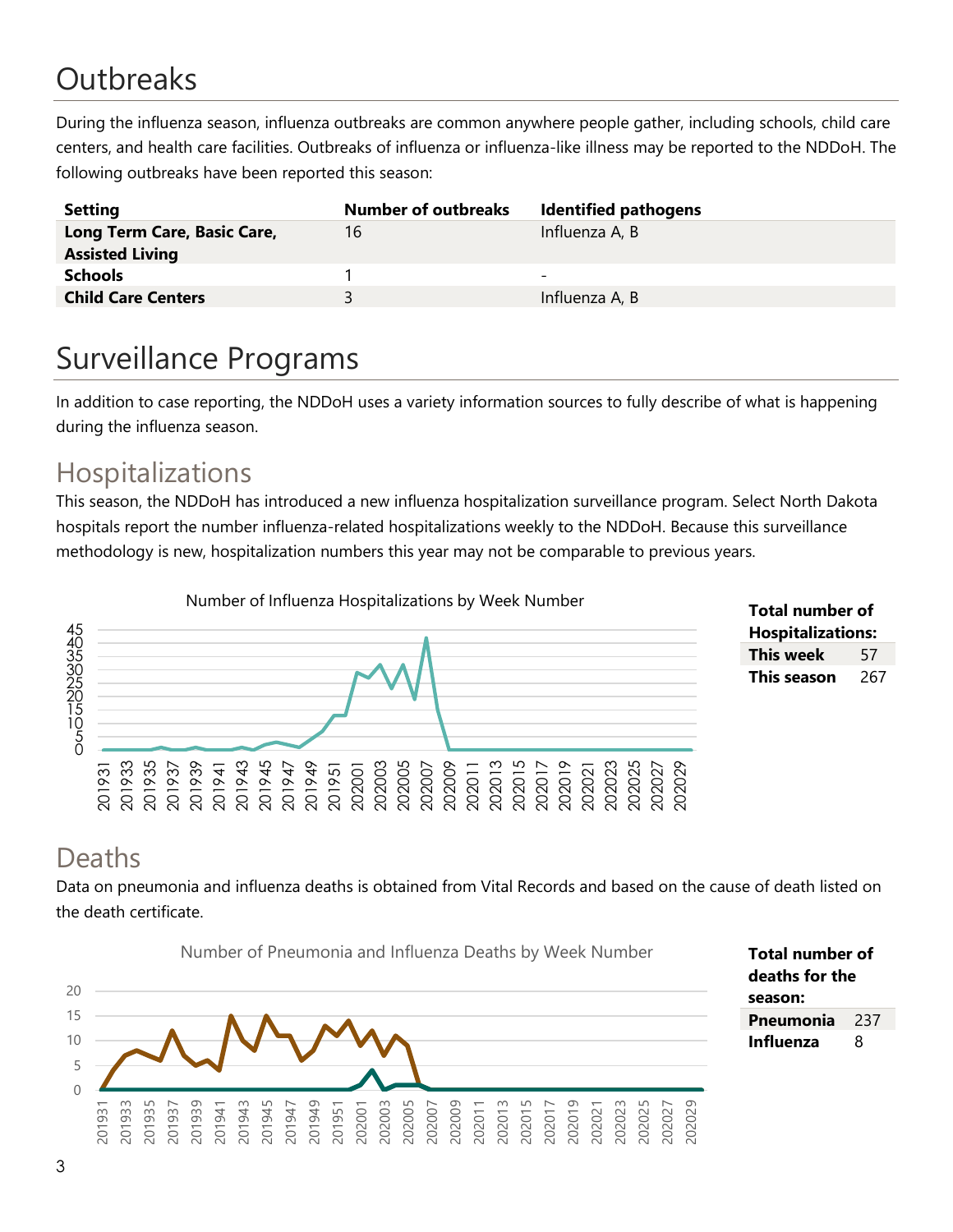### Outpatient Influenza-like Illness

The NDDoH participates in the national U.S. Outpatient Influenza-like Illness Surveillance Network (ILINet). Data from participating outpatient providers in North Dakota are pooled to create a state-wide estimate for the weekly percent of healthcare visits due to influenza-like illness (ILI). Patients presenting with a fever of 100ºF or greater and a cough and/or sore throat are considered to have ILI. For more information on state and national ILINet data, see **FluView** [Interactive.](https://gis.cdc.gov/grasp/fluview/fluportaldashboard.html)



Percent of Outpatient Visits Due to Influenza-like Illness by Week, Current and Previous Season

#### Sentinel Laboratory Data

The NDDoH receives influenza and RSV testing data from participating sentinel laboratories across the state. The total number of positive tests and the total number of tests conducted are reported and used to create a state-wide percent positivity statistic. For influenza, percent positivity of 10% or greater indicates "season level" influenza activity.

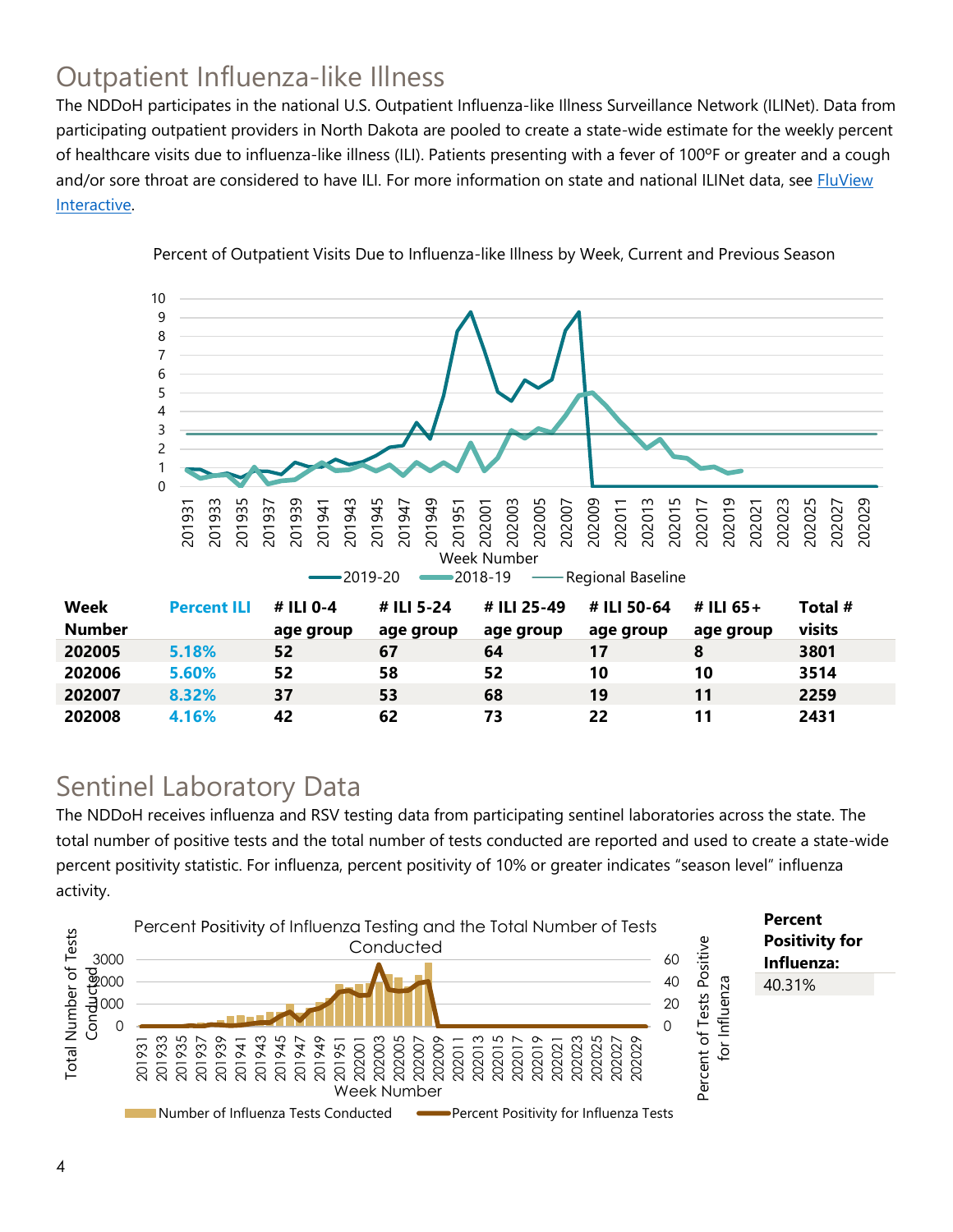

#### School Absenteeism

During the influenza season, increases in school absenteeism data can be used as an early indicator for influenza circulation. The NDDoH received absenteeism data from a majority of schools in the state. Data here include absences for all reasons.



## Multi-season Comparison